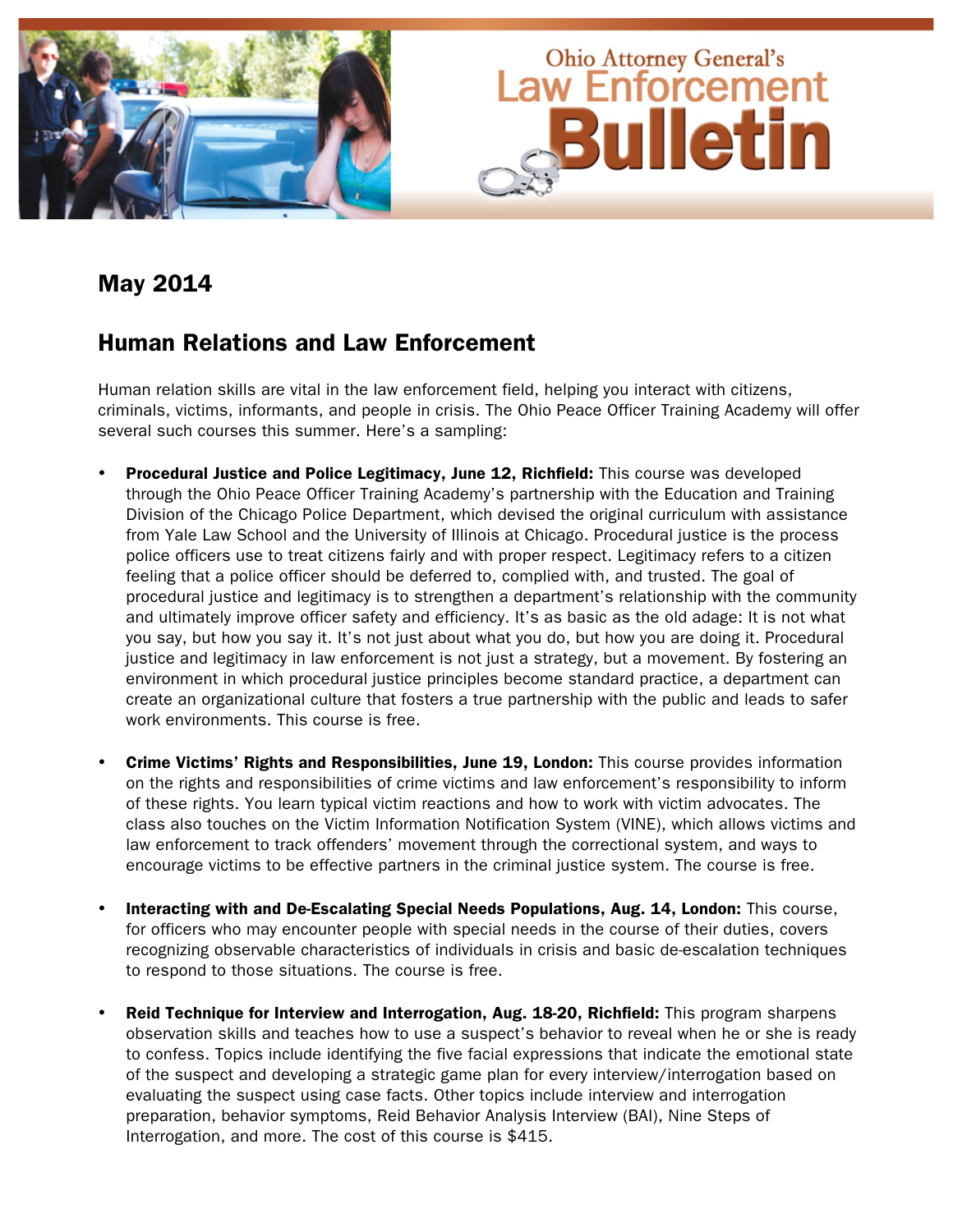- **Human Trafficking: Basic Overview, Aug. 21, London:** Human trafficking is one of vilest crimes in the world today, and it's happening right under our noses. Not only is human trafficking international in scope, it also encompasses a multitude of felonies. Countless lives have been ruined through this crime, and it isn't stopping; in fact, authorities say it's the world's fastestgrowing crime. This class examines human trafficking's causes and effects, both nationally and internationally, and explore the crime from the victims' and perpetrators' perspectives. The course, which is free, satisfies state-mandated training on this topic.
- Cultivating Confidential Informants, Sept. 30, 2014, London: This course informs law enforcement investigators and professionals how to cultivate and work with confidential informants to further criminal or administrative investigations. The cost is \$65.

To register for these or other classes, visit the **[OPOTA course catalog](http://www.ohioattorneygeneral.gov/Law-Enforcement/Ohio-Peace-Officer-Training-Academy/Course-Catalog.aspx)**.

## Informants (Anonymous Tips): Navarette v. California

Question: Can you stop a vehicle based on an anonymous tip even though you personally did not see evidence of a crime?

Quick Answer: Yes, but only when the tip, based on the detail of the information and surrounding circumstances, is credible.

#### [Prado Navarette v. California](http://www.supremecourt.gov/opinions/13pdf/12-9490_3fb4.pdf), U.S. Supreme Court, April 22, 2014

Facts: A 911 dispatcher received a tip from an anonymous caller who reported that a pickup truck had just run her vehicle off the road. The caller gave the license plate number, the direction the truck was traveling, and nearest highway mile marker. Two California Highway Patrol officers found the truck 20 miles down the road and followed it for 5 minutes. The officers did not see the driver make a single driving error. Still, they stopped the truck. When they approached the truck, the officers smelled marijuana. The patrolmen found 30 pounds of marijuana in the bed of the truck. The driver and passenger argued that the traffic stop violated their Fourth Amendment rights because it was based solely on an anonymous tip and not any personal observations by the officers. The U.S. Supreme Court found in a 5-4 decision that the search was reasonable.

**Importance:** Tips from informants do not create the reasonable suspicion required for a stop unless they are credible. Usually, anonymous tips are not credible on their own, so they require an officer's personal observation of criminal behavior before there is reasonable suspicion to stop a car. However, sometimes — such as in this case — the circumstances surrounding the tip are enough to make it creditable even though the officers do not personally witness evidence of a crime. In Prado Navarette, the caller provided details about the make, model, color, and license plate of the vehicle (which the officers were able to confirm), the call was made to 911 (which could subject the caller to prosecution if she made a false report), and the report came shortly after the incident occurred (making it less likely to be preplanned). Because the tip suggested the driver was impaired, the court believed that when combined with the specific facts just listed, the officers had reasonable suspicion to stop the truck.

**Keep in Mind:** Before this case, the rule was pretty simple: All anonymous tips must be corroborated by police observation, because a person's liberty shouldn't be invaded based on an anonymous tip. In this case, the court looked at several factors to determine that the tip was credible. These factors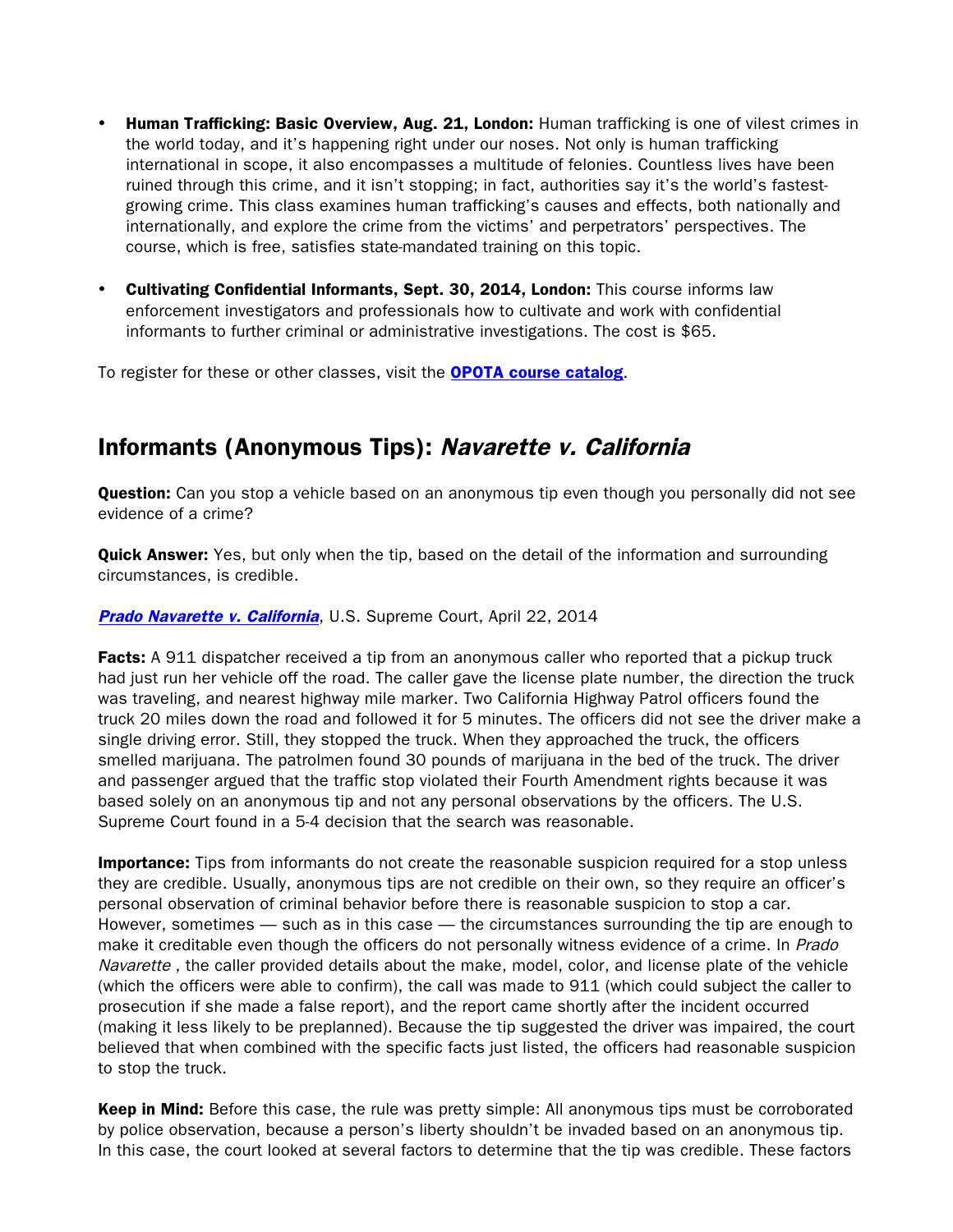are not hard or fast rules, and they may change depending on the circumstances of each case. So in practice, the best thing to do is to corroborate all tips. If you don't, you may run the risk of the judge telling you the surrounding circumstances were not enough to make the tip reliable, and the evidence will be thrown out.

#### More on Informants

Sit tight, I'm going to take a look. You get a tip from a confidential informant you've successfully worked with in the past. Your CI gives you a license plate number and description of a car in which the driver has illegal firearms. You stop the vehicle for an unlit rear license plate. Based on the tip, you and your partner approach the car with guns drawn. You see the driver reach down, so you order him and his passenger out of the car. You search the car for weapons and find a bag of cocaine under the driver's floor mat. Was the search appropriate based on the information provided by the informant? Yes, in *Jones* the court held that the tip was from a known, credible informant and created a reasonable suspicion that the car contained weapons. The officers were justified in searching. *Ohio* [v. Jones](http://www.google.com/url?sa=t&rct=j&q=&esrc=s&frm=1&source=web&cd=3&ved=0CDMQFjAC&url=http%3A%2F%2Fwww.supremecourt.ohio.gov%2Frod%2Fdocs%2Fpdf%2F1%2F2014%2F2014-ohio-1201.pdf&ei=0ftgU9WZJeLhsATm9oLYAQ&usg=AFQjCNFDjCCjQdiKLvs3NZls2-e9C7vkMA), First Appellate District, March 26, 2014. Special Note: This case is different from Prado Navarette for two reasons: 1) the tip came from a known, credible informant rather than an anonymous tipster, and 2) the officers actually saw the illegal activity that was the basis for the stop. For that reason, the court did not have to consider the reliability of the tip.

**This tip passes the smell test.** You receive a tip from an anonymous citizen claiming that a neighbor is growing pot in his house. You drive to the address and smell marijuana outside the garage. The resident has a lengthy criminal history, and the house is using significantly more electricity than its neighbors. You submit an affidavit describing these facts and stating that, based on your experience, you believe a grow operation is taking place. A judge issues a warrant to search the house. Does the affidavit support the warrant even though the information was all gathered as a result of an anonymous tip? Yes, said the 10th District in *Thomas*. According to the court, the marijuana odor, extreme kilowatt usage, and the resident's prior criminal history all corroborated the anonymous tip, confirming its credibility. *[Ohio v. Thomas](https://sc.ohio.gov/rod/docs/pdf/10/2014/2014-ohio-1489.pdf)*, Tenth Appellate District, April 8, 2014. **Special Note:** This case is different from Prado Navarette because the tip was corroborated by the smell of the marijuana, research of the electrical usage, and officers' knowledge of the home's history. Remember, Prado Navarette deals with anonymous tips that may not need additional corroboration.

## Search Warrants (Affidavits and Corroboration of Information): State of Ohio v. Bertloff

**Question:** What do you need to state in an affidavit in support of a warrant when most of the information came from a confidential informant?

**Quick Answer:** When information comes from a confidential informant, you need to state how you corroborated the information and why the confidential informant is reliable.

**[State of Ohio v. Bertloff](http://www.supremecourt.ohio.gov/rod/docs/pdf/8/2014/2014-ohio-1077.pdf),** Eighth Appellate District, Cuyahoga County, March 20, 2014

Facts: Lakewood Police Department Detective John Guzik obtained a warrant based on the affidavit, including a significant amount of information obtained from a confidential informant. The CI told Guzik that a man named "Brian" was trafficking heroin, packaged it in his residence, and transported it in a silver Chevy Malibu. Guzik observed the subject's residence and the vehicle, and the CI positively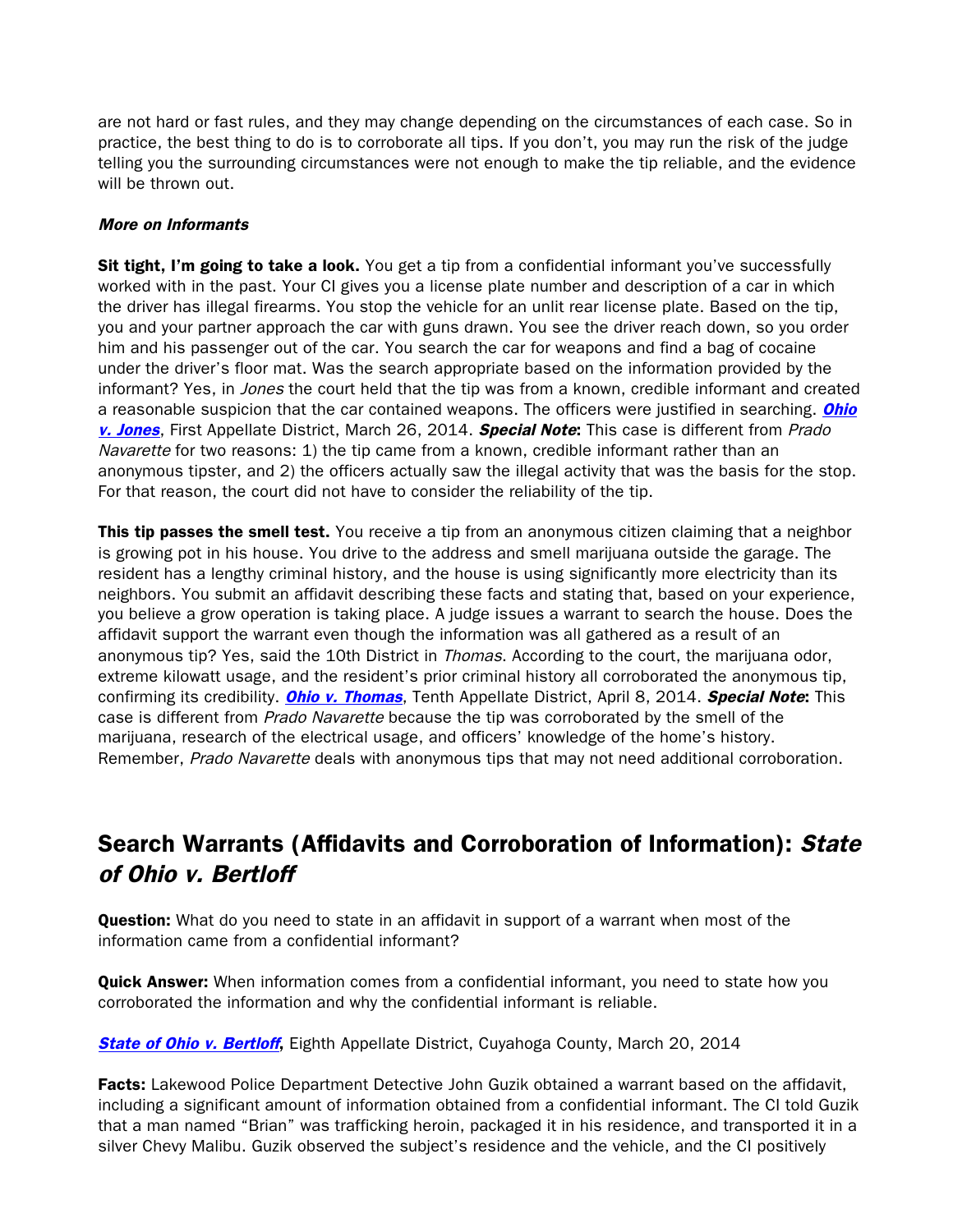identified Brian Bertloff from his BMV photo. The CI then made two controlled purchases with Bertloff. Guzik saw Bertloff arrive at both "meets" in the Malibu, complete the sale to the CI, and immediately return to his residence. Bertloff claimed the information provided in the affidavit didn't give probable cause to issue a search warrant. The court disagreed.

**Importance:** When preparing an affidavit to support a search warrant, there must be probable cause that contraband or evidence of a crime will be found in a particular place. The affidavits must provide believable and reliable evidence supporting the claim. In cases where you are using a CI, it is important to state how and why the CI is reliable, how the CI obtained the information, and how you personally know these facts. It is always best practice to corroborate an informant's information. In this case, Guzik did it right. He confirmed the information given by the CI by observing the residence and vehicle and by performing two controlled purchases, which he watched.

#### More on Search Warrants

**Can I Search the Seized Computer?** You submit an affidavit for a warrant to search the house of a man you suspect of rape, gross sexual imposition, and unlawful sexual conduct involving a minor. Your affidavit includes the police report from the victim that details multiple nonconsensual activities between the suspect and victim as well as several emails the victim received from the suspect. A subpoena to the suspect's Internet provider confirms he sent the emails. The judge issues a warrant, and you seize several computers. Did the affidavit provide enough information to support probable cause that evidence of the alleged crimes would be found on the man's computer? The court in Hosseinipour said yes. By providing the emails and Internet provider records, the affidavit had evidence that corroborated the connection between suspect's activity and the need to seizure the computer. **[State v. Hosseinipour,](http://www.sconet.state.oh.us/rod/docs/pdf/5/2014/2014-ohio-1090.pdf)** Fifth Appellate District, Delaware County, March 18, 2014

**He Bought from Our Confidential Informant — Twice.** You set up a confidential informant to conduct two controlled drug buys from a suspect. The drug buys are done two weeks apart, and the informant is equipped with monitoring gear. After the first buy, you follow the suspect back to his residence. Before the second buy, you set up surveillance at the suspect's house, and you see him leave the house and go to the location of the buy. Based on these facts, you write an affidavit for a search warrant for the suspect's house. Was there probable cause for the search warrant? The court in Morris said yes. An affidavit for a warrant must give timely information and include facts closely related to the time of issuing the warrant. Here, the drug buys were two weeks apart, and the warrant was issued the day after the second buy. Also, the surveillance of the suspect's house corroborated the information given by the informant. The affidavit gave enough timely, validated information to show probable cause to believe the officers would find contraband at the suspect's house that day. **[State v. Morris](http://www.supremecourt.ohio.gov/rod/docs/pdf/7/2014/2014-ohio-1177.pdf),** Seventh District, Mahoning County, March 20, 2014

# Traffic Stops (Reasonable Duration): State of Ohio v. McCullough

**Question:** Is it OK for you to hold a driver to wait for a canine search?

**Quick Answer:** Yes, you can conduct a canine search as long as the entire stop only lasts a "reasonable period of time" (about as long as it takes to write a ticket or run a computer search).

**[State v. McCullough,](http://www.supremecourt.ohio.gov/rod/docs/pdf/12/2014/2014-ohio-1696.pdf) Twelfth Appellate District, Fayette County, April 21, 2014**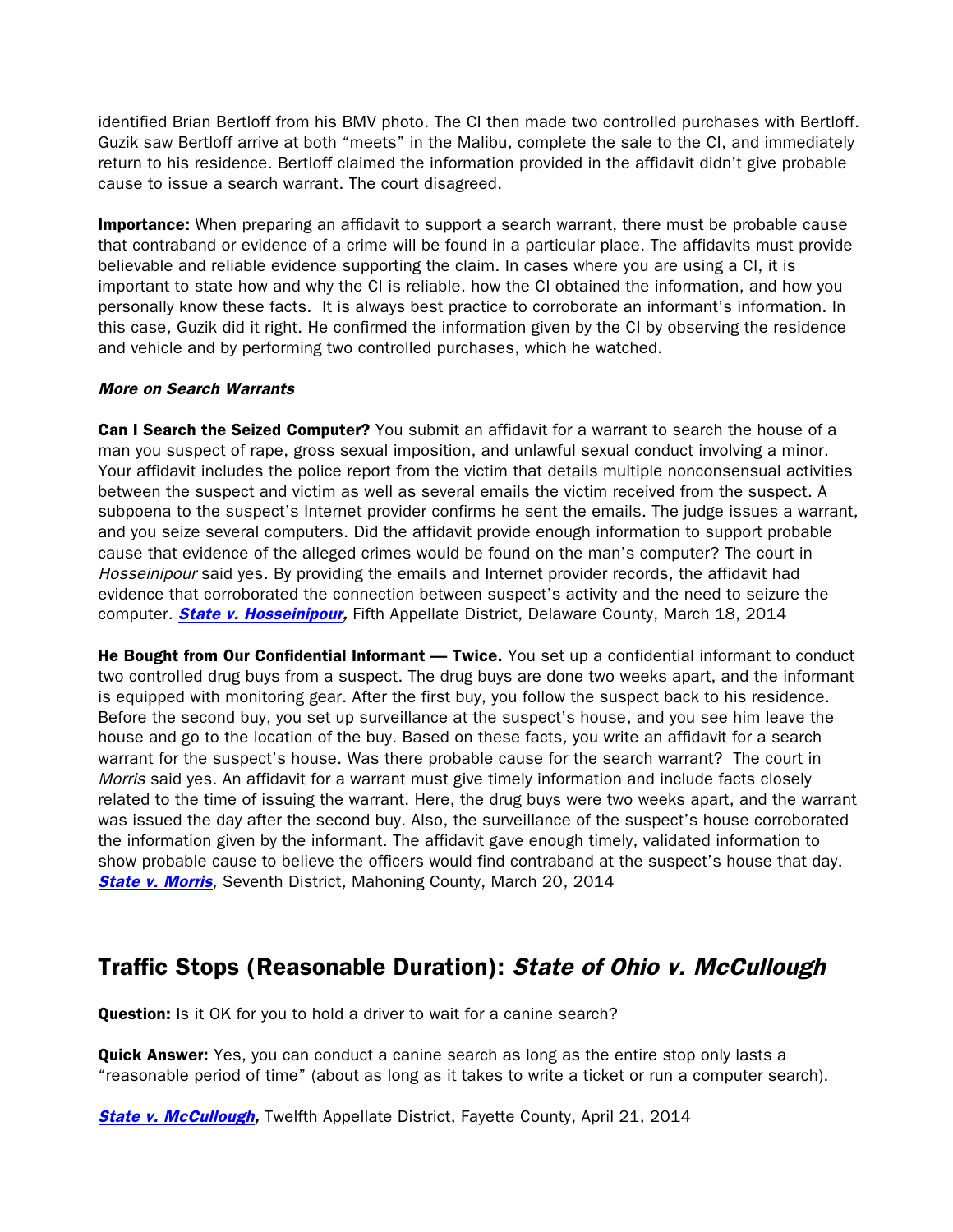Facts: Fayette County Sherriff's Office Detective Larry McGarvey received word that a suspect would be returning to town with a load of recently purchased heroin. Acting on the tip, McGarvey set up a controlled buy with the suspect. The suspect arrived at the location of the buy in a vehicle driven by Andrea McCullough. The officers followed the pair and stopped the vehicle for going 2 miles over the speed limit. Once the car was stopped, officers placed McCullough and the suspect in separate cruisers and conducted a canine search of McCollough's vehicle. Although the dog alerted on the car, a search turned up no drugs. In addition, the dog alerted to the two police cruisers in which McCullough and the suspect were being held. Two bags of heroin were discovered on McCullough's person during processing at the county jail. McCollough argued that the officers had no right to detain her while the canine search took place. The court disagreed.

**Importance:** You cannot detain a driver for an unreasonably long period of time. Detaining a driver for the time necessary to issue a ticket or conduct a computer check on a driver's license, registration, and plates is not unreasonable. During that time, you may also conduct a canine search. However, you should not make a driver sit and wait a long period of time while a canine unit travels to the scene.

Keep in Mind: Although you may detain a driver for a reasonable time following a traffic stop, you cannot search the car without probable cause. In this case, the alert by a trained narcotics dog was enough to create probable cause and allowed the officer to search inside the vehicle.

**One More Note:** Here is an example of when the court found a traffic stop was unreasonably long due to a canine sniff:

**[State of Ohio v. Ramos](http://www.sconet.state.oh.us/rod/docs/pdf/2/2003/2003-ohio-6535.pdf),** Second District Court of Appeals, Clark County, Nov. 26, 2003: At approximately 5:45 a.m. Nov. 19, 2001, a trooper stopped a vehicle driven by Loretta Ramos for a marked-lane violation. The trooper had previously been alerted by an anonymous call that a vehicle matching Ramos' was weaving within its lane. Ramos was traveling with two passengers: a woman in the front passenger seat and a man lying in the back seat. The trooper ran a check on Ramos and the passenger. According to the videotape, at 5:53 a.m. the trooper learned that Ramos' driver's license had expired. At 5:58 a.m., the dispatcher informed the trooper that Ramos had been charged with drug trafficking charge in September 2001. The trooper requested the canine unit. At 6:06 a.m., the trooper began to write the ticket for the marked lane violation, expired license, and a seatbelt violation. For approximately the next 17 minutes, the trooper questioned Ramos about the nature of her trip, the passengers, and her personal history. At 6:38 a.m., the canine unit arrived. At 6:42 a.m., nearly an hour after the stop began, the dog alerted near the right rear tire of the vehicle. After a search, the trooper found Ecstasy pills inside the pocket of a pair of sweat pants hanging in the back of the vehicle. The court determined the trooper did not handle the traffic stop and related investigation in a reasonable time. It found the trooper prolonged the traffic stop for the purpose of waiting for the canine unit to arrive. The videotape recorded the trooper telling Ramos at 6:16 a.m. that they should just wait for the canine unit after she said she could call her sister to pick her up. In this case, the evidence was suppressed because the stop went beyond the time reasonably necessary to complete the trafficrelated investigation.

#### More on Traffic Stops

**Obvious? No. Suspicious? Yes.** You and your partner are on patrol when you see a man in a pickup parked in a parking lot. The truck is backed in far away from the entrance, and another car is pulled up next to the truck. As you watch, the drivers appear to exchange cash. You and your partner pull into the lot and approach the two men individually. You see loose cash in the cup holder and torn